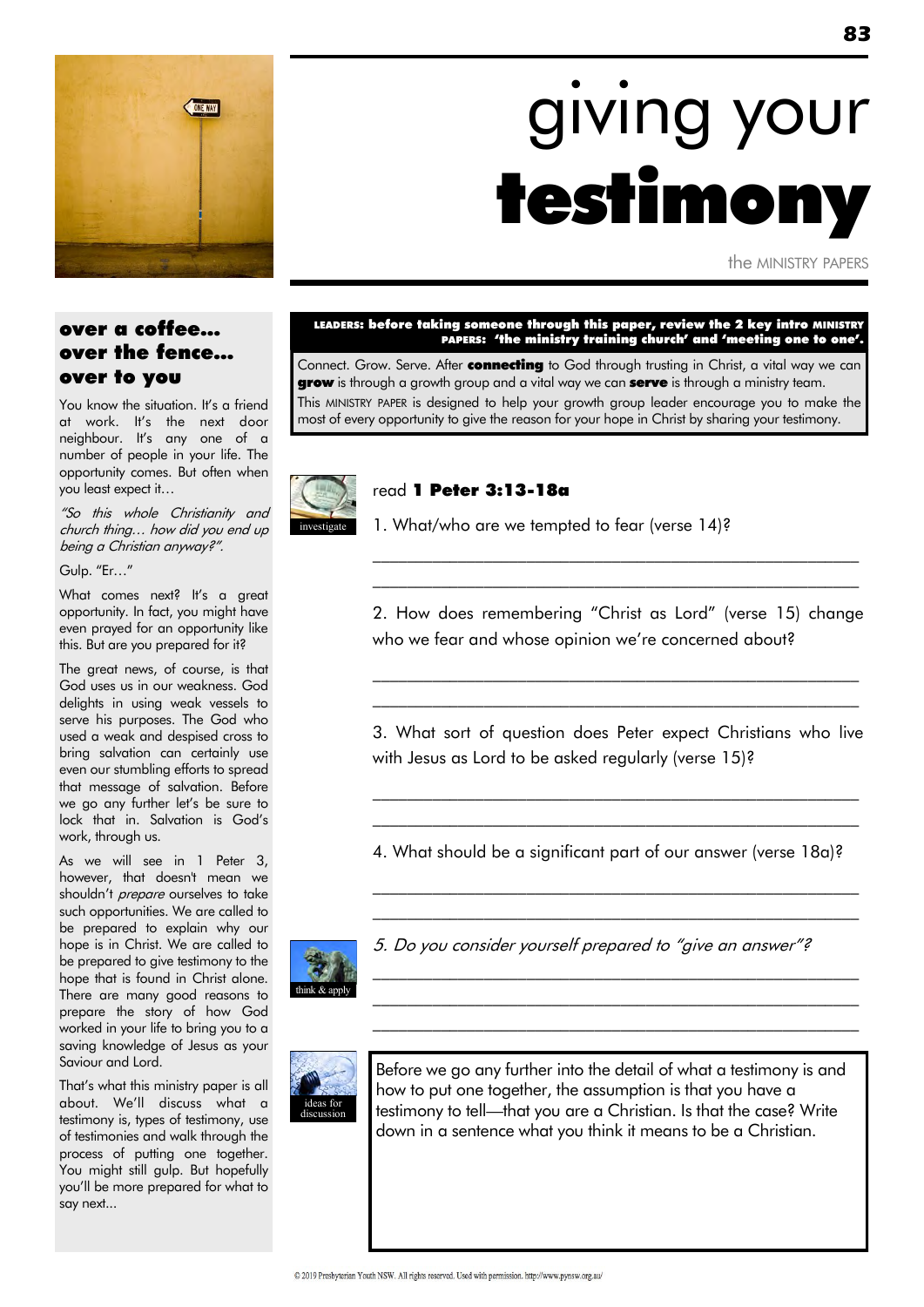# not just for **unbelievers**

We have seen the importance of preparing a testimony for sharing with unbelievers about the hope found in Christ. But testimonies aren't just for sharing with unbelievers. They play just as important a role in spurring on other believers. It's always encouraging to hear God has worked in the lives of others. Testimonies remind us that God delights in using ordinary people like you and me to save others, and that he uses the one saving message in hundreds of different ways. Testimonies are great for encouraging each other to keep on with the gospel.



### read Hebrews 10:19-25

1. What does verse 24 call us to consider?

2. What does verse 25 call us to do for each other?

3. What are all the things mentioned in the previous verses (19- 23) that should form the basis of this spurring and encouraging?

\_\_\_\_\_\_\_\_\_\_\_\_\_\_\_\_\_\_\_\_\_\_\_\_\_\_\_\_\_\_\_\_\_\_\_\_\_\_\_\_\_\_\_\_\_\_\_\_\_\_\_\_\_\_\_\_\_ \_\_\_\_\_\_\_\_\_\_\_\_\_\_\_\_\_\_\_\_\_\_\_\_\_\_\_\_\_\_\_\_\_\_\_\_\_\_\_\_\_\_\_\_\_\_\_\_\_\_\_\_\_\_\_\_\_ \_\_\_\_\_\_\_\_\_\_\_\_\_\_\_\_\_\_\_\_\_\_\_\_\_\_\_\_\_\_\_\_\_\_\_\_\_\_\_\_\_\_\_\_\_\_\_\_\_\_\_\_\_\_\_\_\_ \_\_\_\_\_\_\_\_\_\_\_\_\_\_\_\_\_\_\_\_\_\_\_\_\_\_\_\_\_\_\_\_\_\_\_\_\_\_\_\_\_\_\_\_\_\_\_\_\_\_\_\_\_\_\_\_\_

 $\mathcal{L}_\text{max}$  and the contract of the contract of the contract of the contract of the contract of the contract of  $\mathcal{L}_\text{max}$  and the contract of the contract of the contract of the contract of the contract of the contract of

 $\mathcal{L}_\text{max}$  and the contract of the contract of the contract of the contract of the contract of the contract of  $\mathcal{L}_\text{max}$  and the contract of the contract of the contract of the contract of the contract of the contract of



4. How might preparing your testimony play a part in this ministry of encouragement to your brothers and sisters in Christ?

 $\mathcal{L}_\text{max}$  and the contract of the contract of the contract of the contract of the contract of the contract of  $\mathcal{L}_\text{max}$  and the contract of the contract of the contract of the contract of the contract of the contract of  $\mathcal{L}_\text{max}$  and the contract of the contract of the contract of the contract of the contract of the contract of  $\mathcal{L}_\text{max}$  and the contract of the contract of the contract of the contract of the contract of the contract of

5. What does this passage remind us should be the focus of how Christians encourage each other?

 $\mathcal{L}_\text{max}$  and the contract of the contract of the contract of the contract of the contract of the contract of \_\_\_\_\_\_\_\_\_\_\_\_\_\_\_\_\_\_\_\_\_\_\_\_\_\_\_\_\_\_\_\_\_\_\_\_\_\_\_\_\_\_\_\_\_\_\_\_\_\_\_\_\_\_\_\_\_  $\mathcal{L}_\text{max}$  and the contract of the contract of the contract of the contract of the contract of the contract of \_\_\_\_\_\_\_\_\_\_\_\_\_\_\_\_\_\_\_\_\_\_\_\_\_\_\_\_\_\_\_\_\_\_\_\_\_\_\_\_\_\_\_\_\_\_\_\_\_\_\_\_\_\_\_\_\_



### what is a testimony?

At a "testimonial dinner", honour is given to the life and work of a significant person. A testimony is about giving honour to God pointing to the life and work of his Son as we tell the story of how we became a Christian.

Look at your answer in the previous 'ideas for discussion' on page 1. Did it point to Jesus and his death on the cross as both 1 Peter 3 and Hebrews 10 did?



### EVERY testimony is spectacular...

When we run newcomers courses at church we invite any Christians attending to share their testimonies. It's always an encouraging time to hear how God has worked in different ways in different people's lives.

But sometimes we find that someone might reply, "oh, my testimony's pretty boring really… I just grew up in a Christian family … learnt the Bible at church … in fact I can't ever remember a time when I didn't know Jesus. I know my trust is in Jesus for salvation, but it's something that I just sort of grew up into".

Let's be clear: that's a GREAT testimony! That is a great work of God! Far from boring, it's a wonderful encouragement to Christian parents... and to Kids Church teachers …. and to all of us. It's a fantastic reminder that one of the ways God loves to bring people into his Kingdom is through families.

When Peter preached at Pentecost and invited people to turn to God "in the name of Jesus Christ for the forgiveness of your sins" (Acts  $2:28$ ), he went on to say that "the promise is for you and your children and for all who are far off – for all whom the Lord our God will call" (Acts 2:39). Clearly, as we respond to the message of Christ, a huge part of this response is to share it with our children.

Of course, our children will have to accept or reject this message for themselves. But as Christian parents, we are given the great privilege and great responsibility to raise our children to know Jesus. And the least boring thing – the most exciting thing imaginable would be to hear them say one day, "oh ... I grew up in a Christian family...".

Every testimony is spectacular!

**84**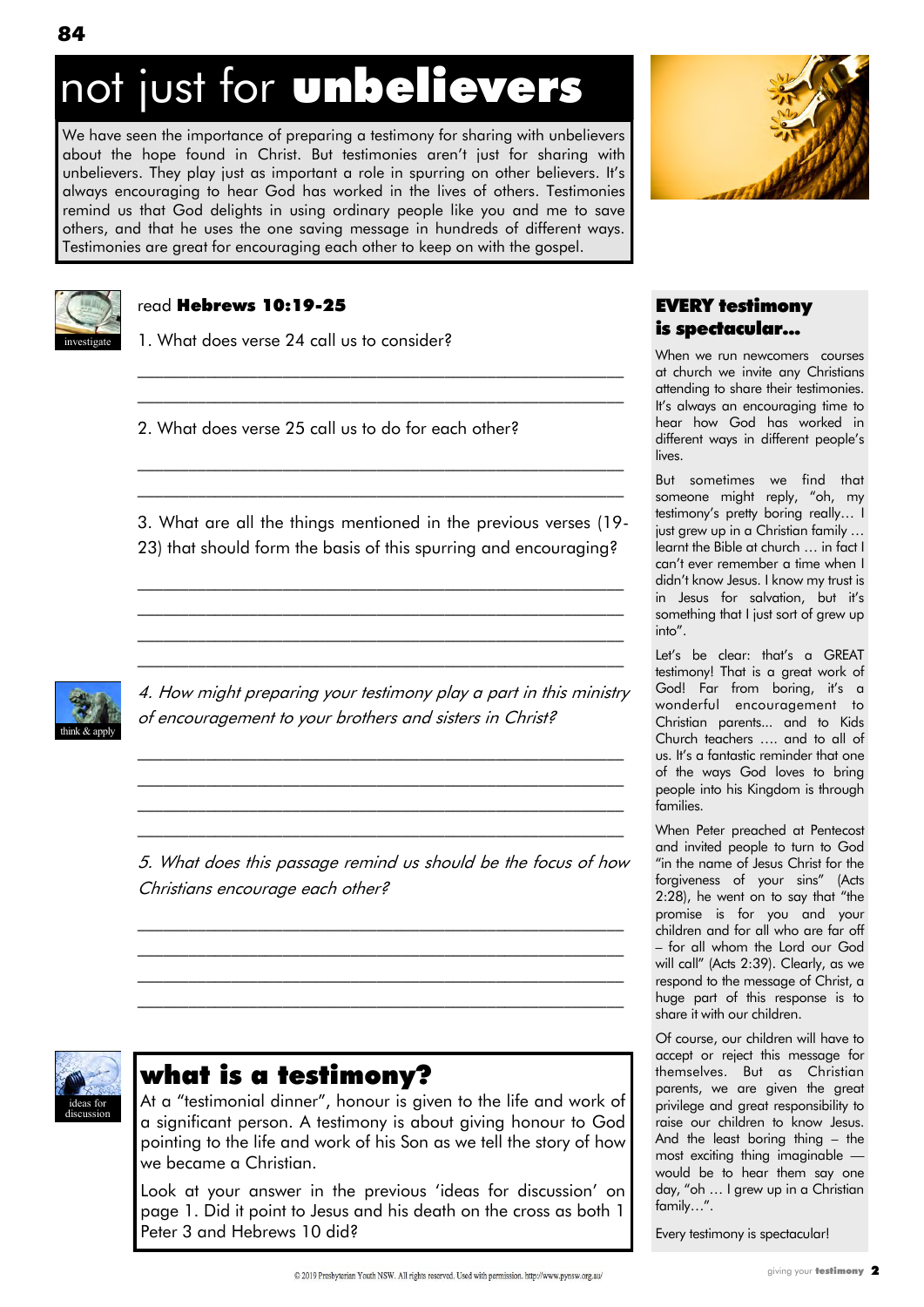### a sample testimony

BEFORE: I grew up in a churchgoing family & I went along to Sunday School until I was about 10 when my parents gave us the choice whether we wanted to go to church. It was a simple choice because church was boring and so that was it for me and church. But it wasn't quite it for me and God. Although my behaviour was getting further from his ways I couldn't shake a sneaking suspicion that he was there. Problem was, the God I thought was there was one that I thought was against me. If I could sum up my life before belonging to Jesus it'd be in the word "guilt".

AFTER: If I could describe my life now that I belong to Jesus it would be "free". I live with a sense of being set free from that guilt. I live with the knowledge that God is for me not against me. I live my life thankful for what he has done for me in Jesus.

That brings me to WHAT BROUGHT THIS TURN AROUND: It's definitely not that my behaviour has suddenly become perfect, far from it. No, the difference didn't come from my behaviour or something I managed to do. It came from hearing about the behaviour of someone else. I'm talking about Jesus. When I was about fifteen I was invited on a youth camp where I head some talks on the "I am" statements of Jesus: I am the way the truth and the life; I am the good shepherd who lays down his life for his sheep; I am the resurrection and the life. It was amazing to be confronted with Jesus and his claims about himself and his claims on me. I learnt that God was angry with me, and yet that Jesus took that anger on himself at the cross, providing the way back to God—to be forgiven for running from God. It wasn't through my behaviour but Jesus' perfect life given in my place. That's an offer I couldn't refuse. And that's what changed my life.

# it's all about **Jesus**

This page walks you through some principles for preparing a testimony. But let the most important one be stated up front: it's all about Jesus. While a testimony is your story, it's ultimately his story, especially of how he died to bring you forgiveness. You don't have to give a full gospel exposition but it's tragic to hear testimonies that fail to focus on Jesus and his death. Let's not forget that it's all about Jesus.

### how to give a testimony

A basic model for a testimony is like the 'Before and After' ads on TV. Paul talks this way in Ephesians 2:1-10: "You were... but God... and now". Paul tells their 'before' and 'after' story describing their lives before and after knowing Christ. And he keeps the focus on the thing that has made the difference: the gospel. It's a great 3-point pattern for a testimony:

1. Describe what life was like before you became a Christian.

- 2. Describe what life is like now you are a Christian.
- 3. Describe how the change came about: tell the gospel.

Notice that this model means you finish with the gospel. That's the real strength of it. The last thing you talk about, and therefore what you'll leave people thinking about, is the gospel of Jesus.

Maybe you can come up with a theme from your life that you can hang the gospel on e.g. the woman who was a citizen of two countries, had two weddings one in a Presbyterian church and one in a Greek Orthodox church, and who had two births: the physical one and the spiritual one.

### don't

...be too long aim to get your testimony down to 3 minutes (that means 300 words for the average person—the example in the sidebar is 350)

- ...use jargon (have a go at the testimony jargon cart below)
- ...make yourself the main focus—it's a testimony to Jesus

#### do

- ...begin with a bang...and end with a bang
- ...keep it personal—remember it's a story not a sermon

| testimony jargon chart<br>try to think of another way of describing each of the following |  |           |  |
|-------------------------------------------------------------------------------------------|--|-----------|--|
| Sin                                                                                       |  | Christian |  |
| Faith                                                                                     |  | Grace     |  |
| Justification                                                                             |  | Saved     |  |